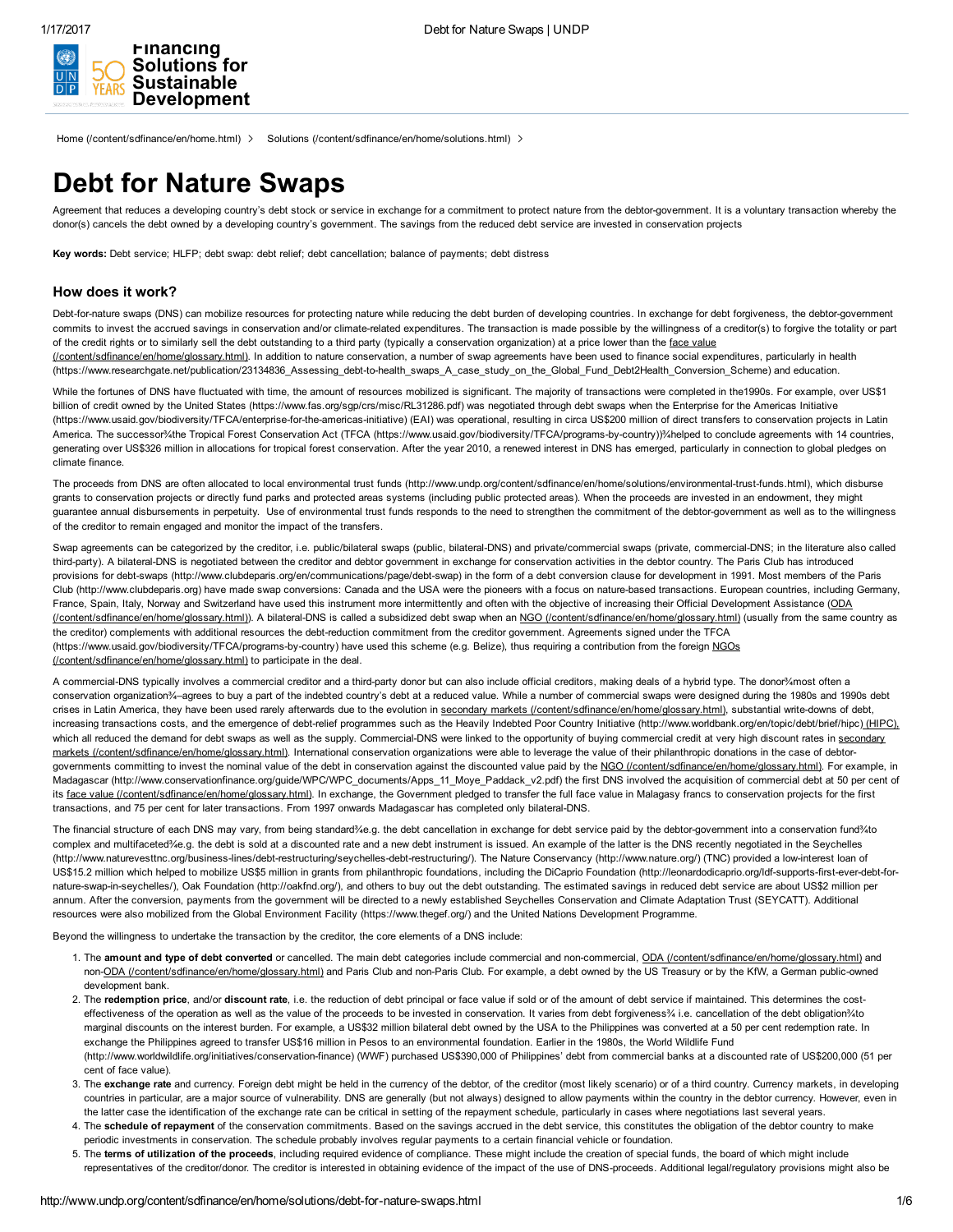#### 1/17/2017 Debt for Nature Swaps | UNDP

required. The Government of Ecuador, for example, provided US\$1 million in capitalization to the Protected Areas Fund to abide by its commitment to provide long-term financial support to conservation as part of a debt swap with Germany (https://www.cbd.int/financial/debtnature/ecuador-debtswap.doc). Subsequent DNS allowed for additional donations from the government to the same fund.

These core elements of a DNS deal are crystallized in legal agreements to be signed between the debtor-country, the creditor-country, and any additional donor(s) or recipient. An example is the agreement signed between the USA and Indonesia for a debt reduction of US\$12.7 million in 2014 [\(https://www.state.gov/documents/organization/234070.pdf\),](https://www.state.gov/documents/organization/234070.pdf) inclusive of a contribution from Conservation International [\(http://www.conservation.org/Pages/default.aspx\)](http://www.conservation.org/Pages/default.aspx) (CI) of circa US\$0.5 million. The typical steps in a DNS include (adapted from CFA [\(http://www.conservationfinance.org/guide/guide/indexba4.htm\)\):](http://www.conservationfinance.org/guide/guide/indexba4.htm)

- 1. Awareness: DNS-sponsors (e.g. conservation organizations, international organizations, environmental trust funds, public officials, etc.) organize orientation meetings to determine levels of interest and political feasibility. Although the presence of external sponsors is a common feature, the process can be initiated directly by public authorities in the debtor country.
- 2. Advocacy: preparation of information materials and presentations describing what a DNS is, including examples from other countries and advocacy with all interested parties. A preassessment of the debt to be swapped and of beneficiary projects and financial vehicles might also be conducted.
- 3. Feasibility: independent technical feasibility focuses on the identification of possible debt to swap, including a review of the foreign debt profile, debtor-government policy, creditors' willingness to negotiate, potential co-financing sources, financial design, etc. Technical feasibility might be split into pre-feasibility and feasibility (e.g. Georgia (http://www.oecd.org/env/outreach/35178696.pdf) and Kyrgyzstan [\(http://www.oecd.org/env/outreach/48654897.pdf\)\).](http://www.oecd.org/env/outreach/35178696.pdf)
- 4. Negotiation: debtor-government and creditors enter into formal negotiations on the basis of a technical proposal. Concept, design and accountability aspects are discussed and agreed (see list above).
- 5. Signature: debtor-government and creditors sign the DNS agreement and all ancillary agreements with third parties. In complex DNS negotiations, additional steps might be required to put the scheme into effect, for example the issuance of new debt in a buy-back. The signing of the agreement will provide a formal guarantee to the debtor-government with a relinguishment of part or the totality of the creditors' rights.
- 6. Transfer of funds: the debtorgovernment deposits payment(s) in a prearranged bank or trust fund account.
- 7. Monitoring of funds transfers and results: based on the agreements signed, the debtor-government will report evidence of the payments made and results achieved.
- 8. Replication and scale-up: the model of the DNS is replicated with other creditors.

While rare, DNS schemes can also be applied to domestic debt. This is possible particularly in the case of governments managing large credit facilities for farmers. In the US, the Debt for Nature Program [\(https://www.fsa.usda.gov/Internet/FSA\\_File/debtfornature07.pdf\)](https://www.fsa.usda.gov/Internet/FSA_File/debtfornature07.pdf) can be accessed by landowners wishing to repay their debt with the Farm Service Agency (FSA) in exchange for a long term conservation contract. The contract is a voluntary legal agreement that restricts the type and amount of development that may take place on the landowner's property. By participating in the programme, the eligible borrowers reduce their debt with the FSA while contributing to conserving natural ecosystems and enhancing the environmental and scenic value of their farms. The design is very similar to the one of a Payment for Ecosystem Services (http://www.undp.org/content/sdfinance/en/home/solutions/payments-forecosystem-services.html).

#### **Stakeholders**

- Creditor(s): public or private entity holding a credit claim on a developing country's government. The creditor will forgive part or the totality of its rights to receive payments upon the quarantee that these resources will be invested in conservation. The creditor may be the Ministry of Finance of a donor country, an Export Credit Agency or a commercial bank or company. In a commercial-DNS the creditor may be a bank, investment fund, company, or many other types of commercial entity.
- Donor(s): creditors are sometime also donors. However, it is not uncommon for other organizations facilitating the deal¾e.g. conservation organizations or international organizations%to provide or mobilize additional resources in the form of grants. In the case of commercial debt, the credit is bought with resources provided by a donor in secondary markets [\(/content/sdfinance/en/home/glossary.html\).](http://www.undp.org/content/sdfinance/en/home/glossary.html) The latter are sometimes referred to as third-party donors.
- . Debtor: developing country government that has borrowed resources from abroad. The authority responsible for negotiating the agreement is usually the Ministry of Finance.
- Facilitator/intermediary: organization supporting the debtor-government in the negotiation and/or implementation of the deal; it might also provide legal or financial services to the debtor country or help to mobilize additional resources in grants. They are often international non-profit organizations but can also be United Nations agencies, and private foundations.
- Conservation trust funds and foundations (debtor-country): a local environmental trust fund (http://www.undp.org/content/sdfinance/en/home/solutions/environmental-trustfunds.html) or other comparable financial vehicle that is selected to administer the proceeds and the disbursement of grants. The resources are usually transferred by the government in one-off or periodic instalments.
- Implementing entity/beneficiary: the entity that is granted access to the funds for the implementation of conservation projects, usually a local conservation organization or a park or other authority responsible for the management of protected areas.

#### Potential in monetary terms (revenues, realignment or cost-savings)

DNS can mobilize additional revenues for conservation, despite a downward trend in the number and value of transactions from the 2000s. Furthermore, the emergence of a strong climate finance agenda has suggested the potential return of "debt for climate" swaps. The likelihood of new deals is also dependent on political developments in creditor-countries that have traditionally entered into DNS agreements along with the use of this instrument by new creditors/donors, including from emerging markets.

Different indicators can be used to estimate the volume and potential of debt swaps for generating new resources: the value of the debt swapped; the debt reduction obtained; the savings from the debt service obligations; the buy-back discount rate; and the commitment from the debtor-government to conservation are the key variables. In addition to the above, the level of leverage [\(/content/sdfinance/en/home/glossary.html\)](http://www.undp.org/content/sdfinance/en/home/glossary.html) can also be measured by the value of grants channelled to conservation in addition to the debt-relief or the difference between the cost of the debt buy-back [\(/content/sdfinance/en/home/glossary.html\)](http://www.undp.org/content/sdfinance/en/home/glossary.html) and the resources committed by a third-party donor.

The current claims of the Paris Club (http://www.clubdeparis.org/en/communications/page/debt-swap) can be used as a proxy for the maximum amount of debt that could be targeted for DNS. It is an upper estimate and not an indication of actual opportunities. The total of Paris Club claims [\(http://www.clubdeparis.org/sites/default/files/2014a\\_0.pdf\)](http://www.clubdeparis.org/sites/default/files/2014a_0.pdf), excluding late interest, amounts to over US\$304 billion, of which US\$147 billion represents ODA claims and US\$157 billion represents non-ODA claims. To provide another reference point, since inception, the HIPC [\(http://www.worldbank.org/en/topic/debt/brief/hipc\)](http://www.worldbank.org/en/topic/debt/brief/hipc) and the Multilateral Debt Relief Initiative have written down US\$76 billion in debt

(http://www.imf.org/About/Factsheets/Sheets/2016/08/01/16/11/Debt-Relief-Under-the-Heavily-Indebted-Poor-Countries-Initiative?pdf=1) for 36 participating countries. Historically, the largest debt-swap operations have taken place in medium and high income countries. In the case of Peru debt-swap operations resulted in US\$881.5 million of foreign debt being cancelled between 1992 and 2015, half of which was linked to DNS that mobilized circa US\$115 million for conservation. The use of DNS for leveraging additional resources has proven effective in many other countries, including Costa Rica, Ecuador, and Poland. Poland [\(http://www.oecd.org/env/outreach/48654897.pdf\)](http://www.oecd.org/env/outreach/48654897.pdf) concluded debt-restructuring agreements for the cancellation of 50 per cent of its debt to the Paris Club creditors. In exchange for cancelling an additional 10 per cent of the debt, Poland proposed the conclusion of DNS where it committed to a 1:1 formula. By 2000, the beneficiary, the Polish Eco Fund [\(https://www.oecd.org/env/outreach/35156800.pdf\)](https://www.oecd.org/env/outreach/35156800.pdf), had mobilized over US\$500 million through swaps with creditors and other grants. The USA was the largest single contributor (72 per cent) followed by France, Italy, Norway, Sweden and Switzerland.

While DNS make up only a tiny share of the total value of debt-relief, they have helped in mobilizing much-needed investment in conservation, from a few hundred thousand to tens of millions of US dollars. The largest DNS transaction (face value) has surpassed US\$60 million. The value of actual savings that corresponds to the schedule of payments by the debtorgovernment can however vary slightly, from 1:1 to lower or even higher amounts (i.e. the debtor-country might commit additional resources to the ones being swapped). Larger operations are more common in the case of debt reduction [\(/content/sdfinance/en/home/glossary.html\)](http://www.undp.org/content/sdfinance/en/home/glossary.html) versus buy-backs (/content/sdfinance/en/home/glossary.html).

The value of the debt under DNS agreements surpassed US\$2.6 billion from 1985-2015 and resulted in transfers of circa US\$1.2 billion to conservation projects worldwide. Bilateral-DNS dominate, accounting for over 93 per cent of the total. Most transactions, about US\$2 billion in value, were completed in the 1990s. From 2010-2015 transactions amounted to about US\$150 million.

Commercial-DNS accounted for approximately US\$200 million in restructured debt and US\$123 million in allocations to conservation. These transactions came to an end after 2000 with the number of commercial-DNS declining to just two. This decline can be explained by the conditions in secondary markets [\(/content/sdfinance/en/home/glossary.html\)](http://www.undp.org/content/sdfinance/en/home/glossary.html)% i.e. where the discount price for commercial debt is determined¾and by improved debt sustainability achieved by developing countries after a number of debt crises in the eighties and nineties and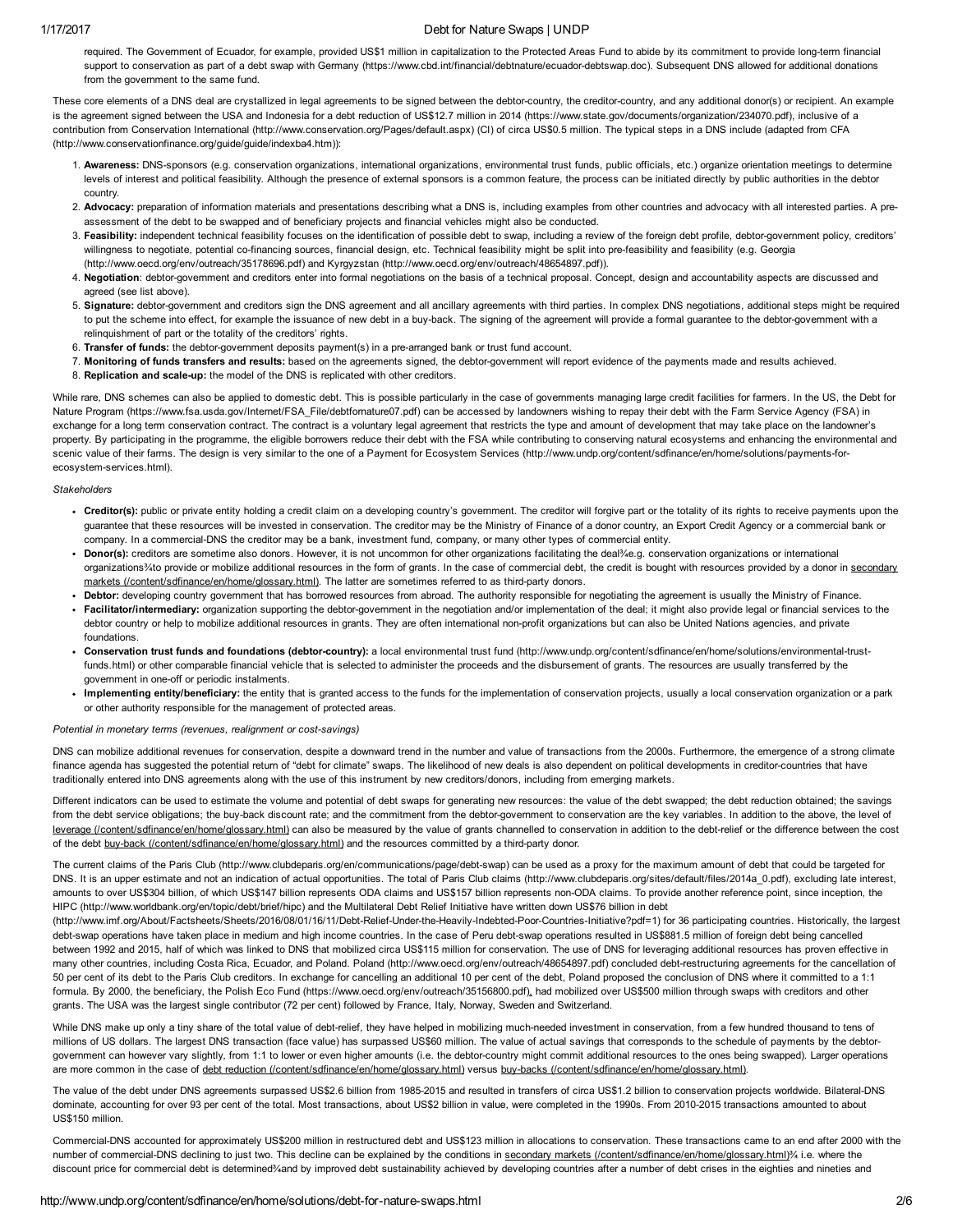### 1/17/2017 Debt for Nature Swaps | UNDP

subsequent debt relief efforts under the HIPC [\(http://www.worldbank.org/en/topic/debt/brief/hipc\)](http://www.worldbank.org/en/topic/debt/brief/hipc) and other initiatives. These trends have reduced opportunities for buying commercial credit at favourable discount rates.

The donor landscape is largely dominated by the USA, which alone was responsible for over a half of the debt being swapped under bilateral-DNS (53 per cent) and a third of the revenue streams for conservation (36 per cent). Switzerland (16 per cent) and Germany (13 per cent) follow. Other countries¾Belgium, Finland, France, Italy, Netherlands, Norway and Sweden%contributed, with values of between 1 and 3 per cent. Thirty-nine countries benefited from these transactions, half of which are in the Latin America and Caribbean region. In terms of face value six countries surpassed the US\$100 million threshold: Bolivia; Costa Rica; El Salvador; Jamaica; Peru; and Poland. With the exception of El Salvador, these countries were able to commit over US\$100 million to conservation projects. Twelve countries negotiated debt for a value of between US\$30 million and US\$100 million and the remaining negotiated debt with a value less than US\$30 million.

The USA is the single largest donor-creditor both in terms of the number of transactions and value in bilateral-DNS. It operated first through the EAI (https://www.usaid.gov/biodiversity/TFCA/programs-by-country) and then the TFCA (https://www.usaid.gov/biodiversity/TFCA/programs-by-country), two international debt-reduction facilities. Originally with eligibility for tropical countries only, the scope of TFCA (https://www.usaid.gov/biodiversity/TFCA/programs-by-country) was extended to conservation efforts

worldwide in 2015. US-based foundations, including CI [\(http://www.conservation.org/Pages/default.aspx\),](http://www.conservation.org/Pages/default.aspx) TNC [\(http://www.nature.org/\),](http://www.nature.org/) and the US branch of the WWF (http://www.worldwildlife.org/initiatives/conservation-finance) are the largest co-financiers of both commercial and bilateral DNS. The TFCA

(https://www.usaid.gov/biodiversity/TFCA/programs-by-country) has favoured the role of parallel co-financing, the latter recording over US\$20 million. In the latest DNS, recently negotiated in the Seychelles, a number of US-based foundations participated, perhaps opening this instrument to new actors.

Note on data: while information was cross-checked where possible from primary and secondary sources, the above numbers are only indicative. Known issues include different methodologies used to calculate the value of the debt-relief (e.g. face value vs. net present value or the cost of the debt-reduction) and inconsistency in the use of exchange rates. The main sources are USAID (https://www.usaid.gov/biodiversity/TFCA/programs-by-country), Sheikh [\(https://www.fas.org/sgp/crs/misc/RL31286.pdf\)](https://www.fas.org/sgp/crs/misc/RL31286.pdf) (2016) and the WWF (https://www.cbd.int/doc/external/wwf/wwf-commercial-swaps-en.pdf). The rationale for such approximation stems from the objective to provide an overview of DNS financing.

# When is it feasible?

### Legal and/or other feasibility requirements

Upon identification of the potential debt to be swapped, political support from key ministries and coordination within the debtor-government are necessary to start negotiations with foreign counterparts. No legal requirement is usually required in the debtor-country. The DNS is often signed in the form of a bilateral agreement between the debtor and creditors. Some debtorcountries might have adopted guidelines for the negotiation of foreign debt which the DNS may also need to respect.

Donor countries with large debt-reduction facilities might establish eligibility criteria for debtor-countries. For example, the TFCA (https://www.usaid.gov/biodiversity/TFCA/eligibilityrequirements) has specified criteria for country eligibility (below) and has listed eligible activities (https://www.usaid.gov/biodiversity/TFCA/eligible-activities) to be financed:

- Financial: the debt is official debt owed to the USA as a result of concessional loans (i.e. ODA) or credits under the Agricultural Trade Development and Assistance Act. Low- or middle- income status.
- Political: democratically-elected government; cooperation with the USA on drug control; not supporting terrorism; not violating internationally recognized human rights.
- Economic: International Monetary Fund or World Bank programme/loan; pursuance of investment reforms (e.g. bilateral investment treaty with the USA); and other(s).
- Environmental: hosting at least one tropical biodiversity hotspot.

In addition to legal prescriptions contained in legislation or donor strategies, bilateral relations matter. For example, Costa Rica was in one instance not considered eligible pending payments to the creditor country's citizens due to land expropriations for new protected areas.

Feasibility assessments are common in the preparation of a DNS. They usually feature a review of the foreign public debt outstanding and any debt relief operations with other creditors that may be ongoing. This analysis and due diligence is needed to identify the amount of debt eligible to be swapped, the willingness to swap by the creditors as well as the activities or financial vehicles that might potential receive the DNS proceeds. While not a requirement, the existence of environmental trust funds (http://www.undp.org/content/sdfinance/en/home/solutions/environmental-trust-funds.html) capable of managing large grant schemes can facilitate and speed up the process.

# Minimum investment required and running costs

DNS costs are often limited to participating in the negotiation process, carrying out feasibility studies and paying financial and legal fees. These costs can be estimated in a range from US\$50,000-300,000. If there is no legal entity available to manage the proceeds, additional resources will be required to create the financial vehicle, usually in the form of an environmental trust fund (http://www.undp.org/content/sdfinance/en/home/solutions/environmental-trust-funds.html). While there are exceptions, the US Treasury usually requires NGOs (/content/sdfinance/en/home/glossary.html) to contribute at least 20 per cent of the total debt in order to be a party to the debt swap.

Financial and legal fees might become substantial if the issuance of new debt instruments is required to re-finance the loan (buy-back [\(/content/sdfinance/en/home/glossary.html\)](http://www.undp.org/content/sdfinance/en/home/glossary.html)). Anecdotal evidence of legal and transaction fees points to costs ranging from 1.5 per cent of the face value [\(/content/sdfinance/en/home/glossary.html\)](http://www.undp.org/content/sdfinance/en/home/glossary.html) up to 5 per cent. These fees are usually charged by financial intermediaries and legal service providers. It is not rare for NGOs [\(/content/sdfinance/en/home/glossary.html\)](http://www.undp.org/content/sdfinance/en/home/glossary.html) to receive pro bono services from law firms based in the creditor country.

The cost of capital of the new debt will depend on the value, the complexity of the product, the number of markets, taxes, risk profile of the sovereign issuer, extended guarantees, etc. By definition the new cost of capital should be lower than the one of the debt swapped to make the swap worthwhile.

#### In what context/when it is more appropriate

DNS can benefit both middle income countries with large natural resources and Least Developed Countries (http://unohrlls.org/about-lldcs/) or Small Island Developing States (http://unohrlls.org/about-sids/) (SIDS). DNS are ultimately dependent on the creditor-donor's willingness to forgive or reduce a credit in exchange for preserving nature.

The following scenarios are likely to contribute to successful swap negotiations for bilateral-DNS: a) debtor-country with valuable natural resources at risk; b) a debt outstanding with a donor-country that embeds the protection of the environment in its foreign and aid policies, and possibly in the form of ODA [\(/content/sdfinance/en/home/glossary.html\)](http://www.undp.org/content/sdfinance/en/home/glossary.html), credit as it is often preferred by creditor countries; d) the existence of trust funds and/or foundations that can effectively intermediate the use of the proceeds; and e) good bilateral diplomatic relations between the creditor and debtor governments and/or lack of outstanding issues.

The buy-back of commercial debt, commercial DNS, is highly dependent on the value of the debt in secondary markets. The write-off of highly discounted debt obligations is a valuable means to clean the books of developing countries, while investing the savings in development and environmental activities. The existence of a secondary market for commercial credit that features high discount rates is thus an important contextual factor for commercial-DNS.

The debtor-country should have the fiscal capacity to respect the schedule of repayments. If the country is at high risk of a default and/or facing a liquidity crisis, debt cancellation might be the only sustainable solution and DNS might not be appropriate.

# What are the main risks and challenges?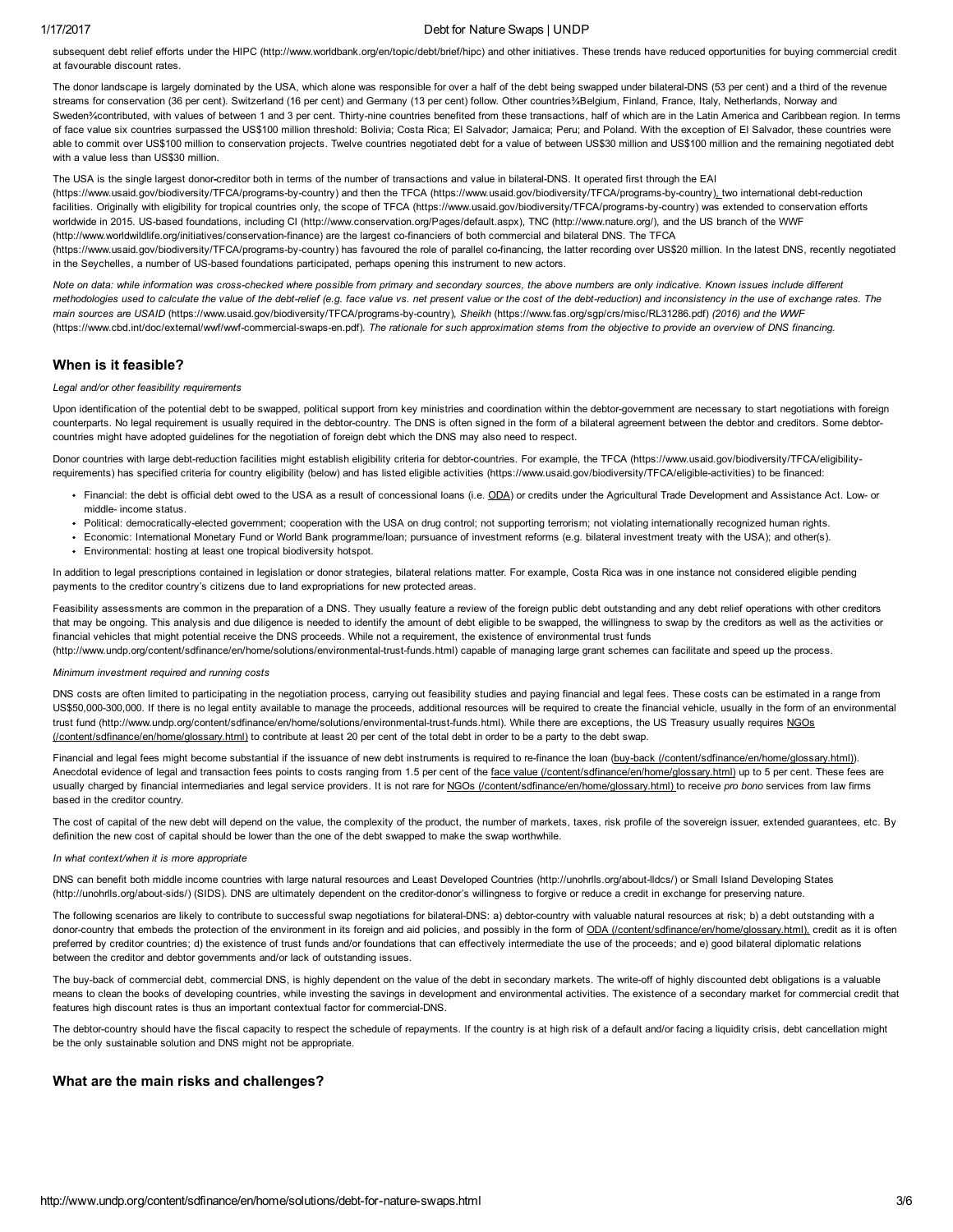# 1/17/2017 Debt for Nature Swaps | UNDP

Pros

- Debtor-country reduces its debt obligations—including payments in foreign currencies—and frees up resources for environmental spending. If the amount swapped is large enough compared to a country's debt stock, the DNS might help to reduce the country's risk of debt distress. The debtor-government's credit standing might similarly improve, allowing for less-costly access to credit markets. The fiscal space might be expanded thanks to cancellation, reduced interest rates, or the extension of the maturity.
- Converting foreign currency debts to local currency payment obligations can lower the debt-service burden and the vulnerability of the debtor-country to exchange rates fluctuations. This result is however not automatic as in certain instances the debt burden might increase due to the debt-swap.
- Creditors can increase the value of their remaining debt and improve their environmental credentials.
- DNS can leverage funds for conservation. They can be used as co-financing or matching funds for larger conservation endeavors. Similarly, a successfully implemented debt swap may generate interest among other donors.
- A long-term funding mechanism for conservation, DNS stimulate the creation of environmental trust funds [\(http://www.undp.org/content/sdfinance/en/home/solutions/environmental](http://www.undp.org/content/sdfinance/en/home/solutions/environmental-trust-funds.html)trust-funds.html) that dispense proceeds over a long period of time.
- Can promote participation by civil society, particularly when local NGOs [\(/content/sdfinance/en/home/glossary.html\)](http://www.undp.org/content/sdfinance/en/home/glossary.html) or environmental trust funds
- (http://www.undp.org/content/sdfinance/en/home/solutions/environmental-trust-funds.html) are among the beneficiaries.

#### Cons

- DNS have only resulted in relatively small amounts of debt relief, limiting their impact in reducing developing countries' debt burden;
- Transaction costs might be high compared to other financing instruments; negotiations can be time-consuming, spanning several years and might result in limited debt reduction or discount rates. The length of the design and negotiation phase of a DNS can span one to three years, mostly depending on the willingness of the parties and the complexity of the deal.

Risks

- Lengthy negotiations. Disagreement between the creditor and debtor country on conservation goals or other details of the agreement can increase the costs of the operation.
- Currency exchange risks, the impact of which (and the response strategy) is dependent on the financial structure of the DNS. The currency risk can be mitigated, for example, by making payments in local currency at the spot rate on the day payments are due. In the latter case the risk is lower for the entity managing the DNS cash flow.
- Inflation risks, the value of future payments in local currencies might be highly by inflation. Mitigation strategies to inflation risks are similar to the ones for currency exchange risks. The DNS might prevent the possibility of negotiating a more comprehensive and favourable debt treatment (debt relief and restructuring).
- The debtor-country might not be able or willing to respect its commitments. Fiscal and liquidity crises can undermine the capacity of the debtor-government to meet its obligations.
- Management risks related to the capacity of the fund selected to administer grants from the DNS proceeds, including mismanagement, corruption and failures in the identification of good projects to be financed.
- While rarely reported, it is possible that the projects financed might create discontent in local communities (e.g. removal of access to resources by local communities).
- ODA [\(/content/sdfinance/en/home/glossary.html\)](http://www.undp.org/content/sdfinance/en/home/glossary.html) substitution (no additionality [\(/content/sdfinance/en/home/glossary.html\)\).](http://www.undp.org/content/sdfinance/en/home/glossary.html) While a DNS is an option for increasing ODA (/content/sdfinance/en/home/glossary.html), it might just substitute for other committed flows.
- . The debtor-country may lose sovereignty in deciding about the spending of public resources. Grants may be disbursed according to donors' preferences, which in turn might or might not better mirror local conservation needs. In most DNS the debtor-government decides in agreement with the creditor(s) about the modalities of funds' disbursements, both participating in the boards of the trust fund responsible for grant-making.
- Debt swaps may be tied to the purchase of goods or services for the creditor(s).

# How can the design be ameliorated to improve the impact?

The environmental impact of DNS can be measured by the conservation outcomes achieved through the projects financed from the proceeds. DNS were instrumental in expanding fiscal expenditure on conservation, despite the fact that a substitution effect (i.e. additionality [\(/content/sdfinance/en/home/glossary.html\)](http://www.undp.org/content/sdfinance/en/home/glossary.html) of these expenditures) might have occurred. These outcomes are not dependent on the instrument itself—the DNS—but on the quality and design of the grant making schemes selected. In some countries, results were remarkable, for example the DNS concluded in Jamaica (1990) was instrumental in the establishment of the country's first national park, the Blue and John Crow Mountain National Park. In other countries, the beneficiary organization (of DNS-proceeds) has become a national champion for the protection of the environment, such as Kehati [\(http://www.kehati.or.id/en/\)](http://www.kehati.or.id/en/) in Indonesia, and was able to leverage DNS resources to attract additional investment. In the case of Profonanpe

[\(http://www.conservationfinance.org/guide/WPC/WPC\\_documents/Apps\\_11\\_Paniagua\\_v2.pdf\)](http://www.conservationfinance.org/guide/WPC/WPC_documents/Apps_11_Paniagua_v2.pdf) (Peru), financing from a DNS was mostly channelled to the National Service for Natural Areas Protected by the State, helping to close a structural financing gap in the protected areas system. It is impossible to provide a detailed account of DNS results across the board due to patchy information.

The impact of DNS on a country debt's structure has been minimal, albeit positive. The net present value of fiscal obligations might be at par with the value of the original debt or even increase (e.g. Indonesia [\(http://www.tandfonline.com/doi/pdf/10.1080/00074918.2014.896238?needAccess=true\)\)](http://www.undp.org/content/sdfinance/en/home/glossary.html) due to onerous schedules of payments (/content/sdfinance/en/home/glossary.html) or in the event of (highly probable) larger debt relief negotiations. Due to the low value of the debt swapped, there is no evidence of positive macroeconomic effects. Nevertheless, the theory remains valid. In addition, there is an inherent trade-off between lowering debtor-obligations and investing much-needed resources in the conservation of nature. This tradeoff can be partially offset by investing the resources in projects that can generate positive economic returns along with environmental benefits, for example adaptation to climate change or the expansion of protected areas with potential for eco-tourism.

There are two different strategies towards improving the social and environmental impacts of DNS. The first is related to the macroeconomic impact and the second to the effective use of resources. The first strategy is related to the outcome of the DNS negotiations and its terms. It ultimately depends on the value of the DNS and on reducing the risks taken by the debtor-government (e.g. currency risks, etc.). Creditors negotiating DNS agreements should abide by best practices in ODA [\(/content/sdfinance/en/home/glossary.html\)](http://www.undp.org/content/sdfinance/en/home/glossary.html) management and be considerate of the country context and needs.

The second is related to making the spending of DNS proceeds more impactful. Evaluations conducted by local trust funds that have benefited from DNS proceeds provide evidence of results and some lessons learned. Beyond conservation outcomes, qualitative assessments of social benefits have also been conducted, e.g. in Bangladesh [\(http://www.arannayk.org/pdf/annual\\_report/af\\_annualreport\\_2015.pdf\)](http://www.arannayk.org/pdf/annual_report/af_annualreport_2015.pdf) where the average annual income of beneficiaries has increased by 96 per cent in the projects where there is comanagement of protected areas. However, controversies have also mounted as regards the negative social impacts of DNS, as local communities might not have benefited due to the selective nature of projects financed. The critical element lies in the identification of projects that can deliver multiple benefits and that respect social safeguards. For additional information please refer to the environmental trust funds solution (http://www.undp.org/content/sdfinance/en/home/solutions/environmental-trust-funds.html).

# Guidelines and Case Studies

Guidance

- Conservation Finance Guide: Debt Swaps [\(http://www.conservationfinance.org/guide/guide/indexba4.htm\)](http://www.conservationfinance.org/guide/guide/indexba4.htm)
- Debt-for-Nature Initiatives and the Tropical Forest Conservation Act: Status and Implementation (https:/www.cbd.int/financial/debtnature/g-inventory2010.pdf)
- Debt-Swaps for Development [\(http://www.eurodad.org/uploadedfiles/whats\\_new/reports/debt\\_%20swaps\\_%20eng\(1\).pdf\)](http://www.eurodad.org/uploadedfiles/whats_new/reports/debt_%20swaps_%20eng(1).pdf)
- Lessons Learnt from Experience with DebtforEnvironment Swaps in Economies in Transition [\(http://www.oecd.org/env/outreach/39352290.pdf\)](http://www.oecd.org/env/outreach/39352290.pdf)

#### Case studies

- Peru [\(http://www.ecologyandsociety.org/vol16/iss3/art13/\)](http://www.ecologyandsociety.org/vol16/iss3/art13/)
- Indonesia [\(http://portal.research.lu.se/portal/files/2215489/5218925.pdf\)](http://portal.research.lu.se/portal/files/2215489/5218925.pdf)
- Madagascar (https://www.cbd.int/financial/debtnature/madagascar-debtdev.pdf)
- Seychelles (http://www.naturevesttnc.org/business-lines/debt-restructuring/seychelles-debt-restructuring/)

#### http://www.undp.org/content/sdfinance/en/home/solutions/debt-for-nature-swaps.html 4/6